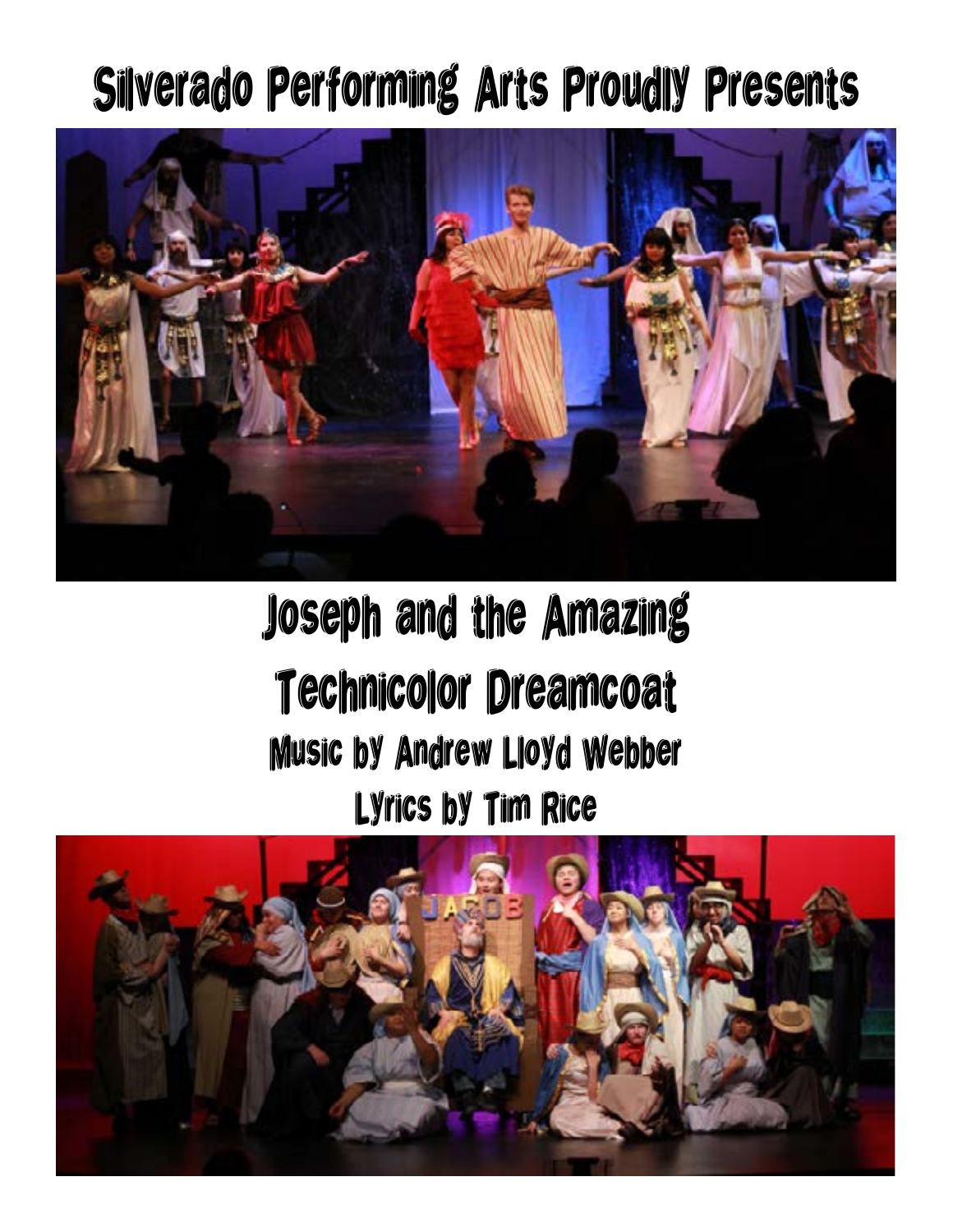### Joseph Cast List

| Yesenia Gonzalez |
|------------------|
| Noelle Niemeier* |
|                  |
|                  |
|                  |
|                  |
|                  |
|                  |
|                  |

#### The Brothers/Egyptian Men

| BenjaminJordan Matulef-Williams* |
|----------------------------------|
|                                  |

#### The Wives/Egyptian Women

#### THE PIT

| Clarinet/Bass ClarinetRichard Oliver |               |
|--------------------------------------|---------------|
|                                      |               |
|                                      | Justin Howard |
|                                      |               |
|                                      |               |
|                                      |               |
|                                      |               |
|                                      |               |
|                                      |               |
|                                      |               |

They had tossed around several ideas including spies, but decided that the tale they heard from their youth would be a better fit for the show. It became a hit and launched both careers. As a team they wrote Evita, Jesus Christ Superstar and a recent version of the Wizard of Oz. Webber has gone on to work on shows like Cats, Phatom of the

#### Creative Team

# SILVERADO PERFORMING ARTS IS PROUD TO PRESENT Joseph and the Amazing Technicolor Dreamcoat Music by Andrew Lloyd Webber Lyrics by Tim Rice

JOSEPH AND THE AMAZING TECHNICOLOR® DREAMCOAT is presented through an exclusive arrangement with R & H Theatricals and The Really Useful Group Limited. www.rnh.com

> Director/Technical Director: Mr. Alan Strait Vocal Director: Dr. Tracy Hunsaker Music Director: Mr. Charles Jackson Choreographer: Ms. Tiara Koch Children's Director: Ms. Ashley Chatham

The Story of Joseph

 Joseph has gone through many versions over the years but it started as a project for two relatively unknown men. Andrew Lloyd Webber and Tim Rice were 18 and 21 when they wrote a 15 minute show that became the basis for *Joseph and the Amazing Technicolor Dreamcoat.*

| ert             |                                                          |                       |
|-----------------|----------------------------------------------------------|-----------------------|
| lez             | Music Director/ConductorMr. Charles Jackson              |                       |
| $\mathrm{sr}^*$ |                                                          |                       |
| $\mathbf{r}^*$  |                                                          |                       |
| ne              | Student DirectorSavannah Robinson*                       |                       |
| era             | Student Technical DirectorRyan Kennedy*                  |                       |
| $\dot{c}$       |                                                          |                       |
| $s^*$           |                                                          |                       |
| y*              |                                                          |                       |
| in              |                                                          |                       |
|                 |                                                          | Jasmine Derico        |
|                 | Lighting Design/OperatorCielo Tarrillo                   |                       |
| $\mathrm{e}^*$  | Props CoordinatorBryana Ramirez*                         |                       |
| $z^*$           | Costume CoordinatorsSabrina Galaviz*                     |                       |
| ıty             |                                                          | Alissa Wilber         |
| ıt*             |                                                          | Kim Huaman-Tarrillo   |
| $r^*$           |                                                          |                       |
| ra              |                                                          |                       |
| $v^*$           |                                                          | Ryan Kennedy*         |
| O <sub>X</sub>  |                                                          | Jill Mendoza*         |
| lin             |                                                          | Eric Durski*          |
| urt             |                                                          | Jasmine Derico        |
| $s^*$           |                                                          | Jorge Ortiz-Zaragoza* |
|                 | Sound AssistantTommie Chapter-Clark                      |                       |
|                 |                                                          |                       |
| ay              |                                                          | Aidan Quinlan         |
| ark             |                                                          | Alexa Tribuli*        |
| go              |                                                          |                       |
| $s^*$           | *Denotes a member of troupe 5489                         |                       |
| ırt             | \$ Denotes an alumni of troupe 5489                      |                       |
| ko              |                                                          |                       |
| ic              |                                                          |                       |
| $v^*$           |                                                          |                       |
| ΟS              | The Gypsy Robe                                           |                       |
| de              | Not every member of the cast be the star every show.     |                       |
| *b              | It has become a tradition that for the Mainstage shows   |                       |
|                 | that a non-lead member of the show that demonstrates     |                       |
|                 | what it means to be a Stagehawk. The dedication to the   |                       |
| on              | overall production, a quality attitude, and just being a |                       |
| 'er             | consistent and well spirited member of the cast.         |                       |
| /er             |                                                          |                       |
| ard             | Five students received nominations, more details will    |                       |
| er              | be shared closing night along with the winner.           |                       |
| uk              | Chyna Clark                                              |                       |
| on              | Rya Gallegos                                             |                       |

Opera and School of Rock. Rice has gone on to collaborate on movies and shows like The Lion King and Aida with Elton John.

Show Synopsis This version of Joseph begins in a museum. The story of Joseph is a part of history which can often disappear into darkness. But by learning the story much can become possible. We see how the dreams, curiousity, and imagination of even one child can impact the world around them as the characters in the play come to life.

 Joseph is a dreamer who was favored among his brothers, which leads them to be jealous. They

decide to sell him into slavery to get him out of their lives. They tell their father that he has died. Joseph works his way up through slavery, only to be accused of an affair he did not have, and is locked up. Only a solid resolve and faith get him through his challenges.

 The story of Joseph is a story of dreams. It is also a story of family and of forgiveness.

 Throughout the story we see the inclusion of the children in the stories. Stories do not end when they are happening, their impact continues long past the closing lines, and the children reinacting the dreams shows that messages remain strong.

- Guillermo Vazquez
- **McKay Wilcox**
- 
- Summer Wilde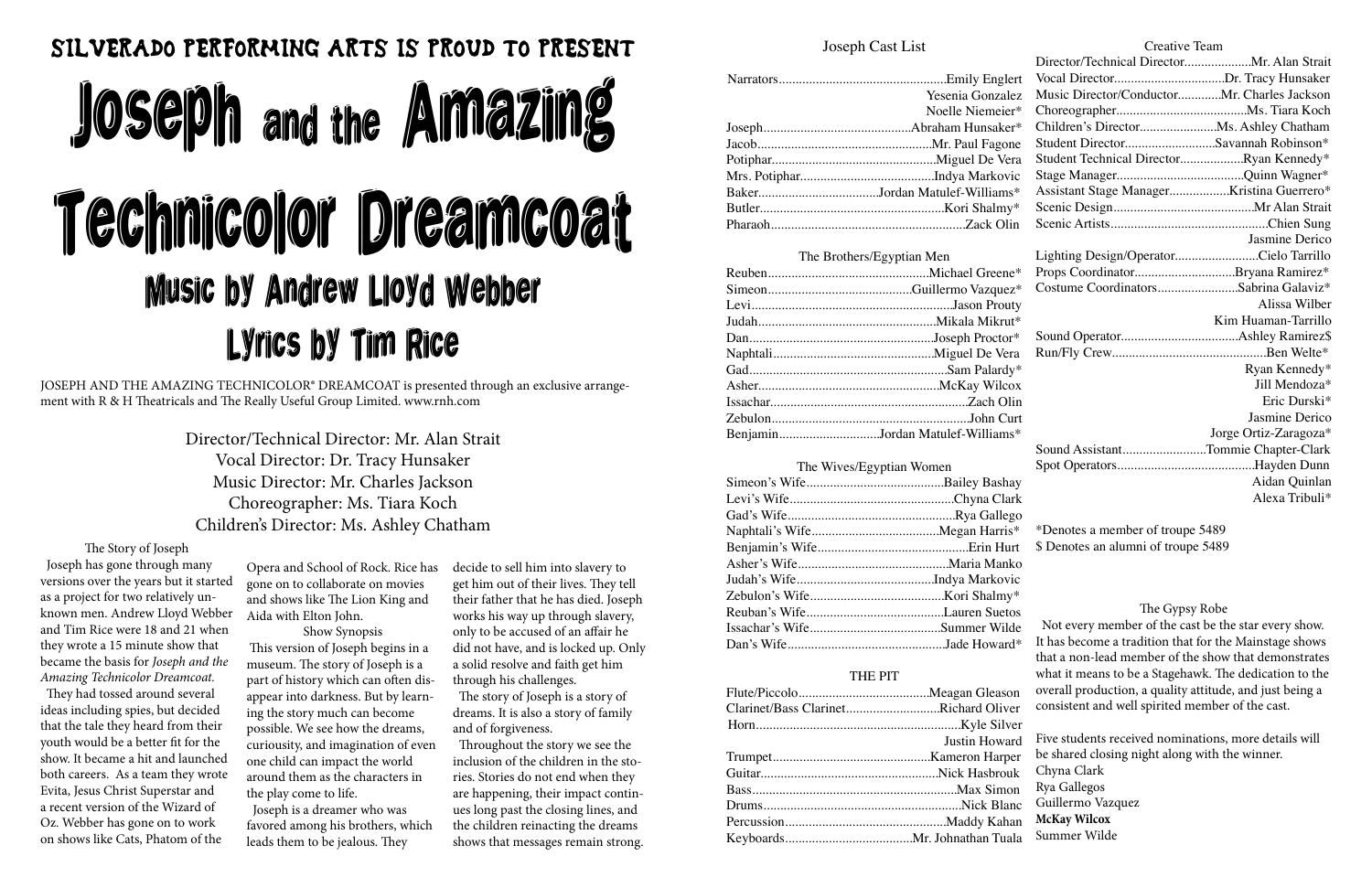











Jason Prouty Savannah Robinson Kori Shalmy Lauren Suetos





































Guillermo Vazquez Quinn Wagner McKay Wilcox Summer Wilde



















FOR ACCESS TO ACTOR BIOGRAPHIES AND PHOTOS FROM THE SHOW. CLICK ON THIS QR CODE.

Congratulations! To our Amazing Technicolor Singing Narrator

Joseph Proctor



DESIGN YOUR OWN PERSONAL OR business ad and put it here. business ad and put it here. For more information For more information email straiam@nv.ccsd.net email straiam@nv.ccsd.net



"No matter how many trials you face, or how bad the future looks, stay true to yourself and it will be okay." Joseph & The Amazing Technicolor Dreamcoat







## **BREAK A LEG KORI** WE LOVE YOU.

Mom, Dad, and Kyle.<br>Gran and Paw Paw Marree and Pops Nan and Poppa.



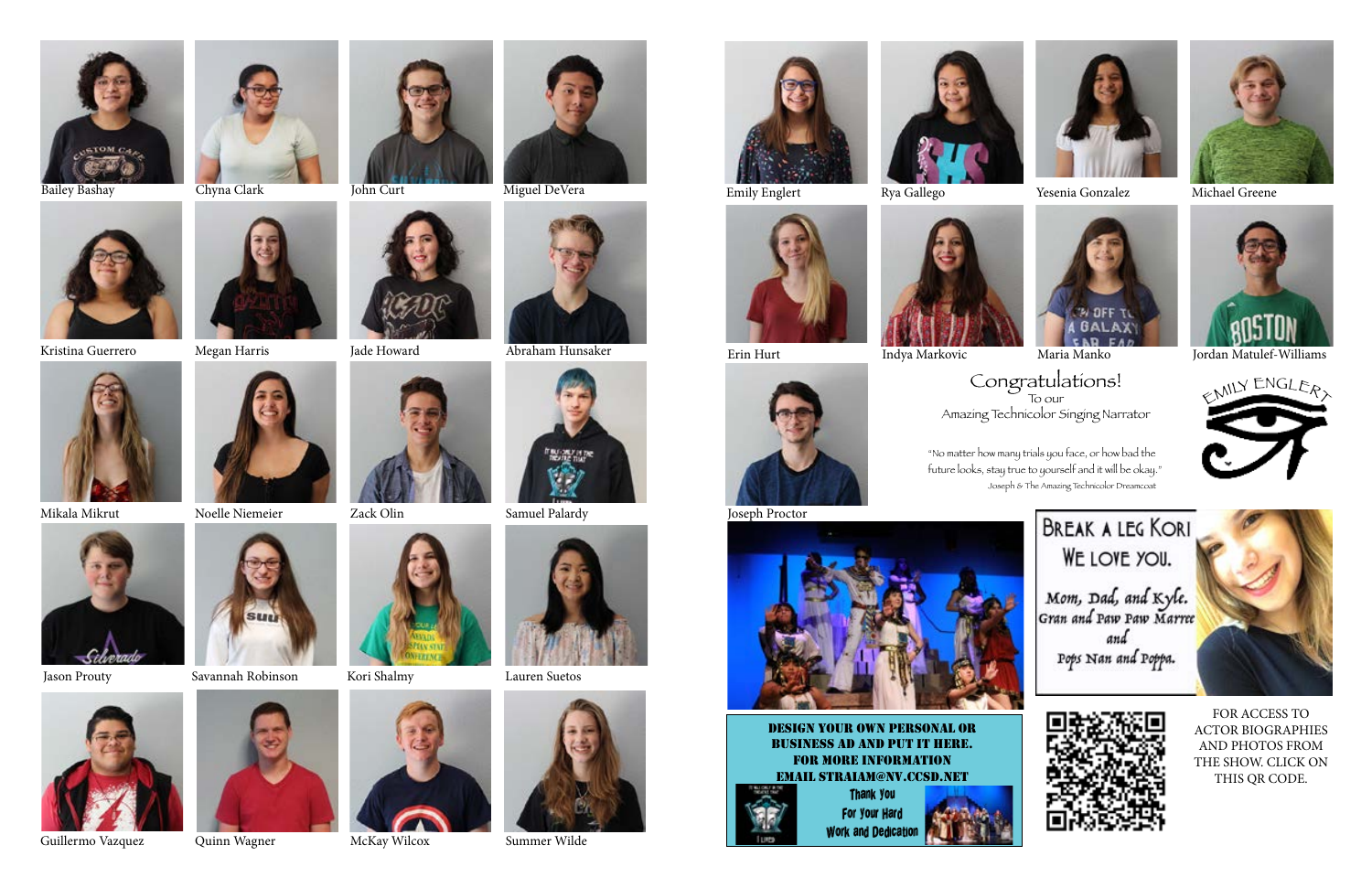## JOSEPH Scene/Song List

Act I

The Museum......................................................Prologue: Jacob, Brothers, Wives, Chorus. Soloists: Narrators, Joseph

Canaan..........................Jacob and Sons/Joseph's Coat: Brothers, Wives, Chorus. Soloists: Narrators, Jacob, Joseph

Joseph's Dreams: Narrators, Brothers

Poor Joseph: Narrators, Brothers, Wives

One More Angel in Heaven: Brothers, Wives. Soloist: Reuban

Potiphar's House...........................................Potiphar: Egyptian Men, Egyptian Women: Soloists Narrators, Potiphar, Mrs. Potiphar, Joseph

> Stone the Crows: etors, Pharaoh, Joseph

The Jail............................................Close Every Door: Ensemble, Chorus. Soloist: Joseph Go Go Go Joseph: Ensemble, Chorus. Soloists: Narrators, Baker, Butler, Joseph

## Act II

The Museum.........................................Pharaoh Story: Chorus. Soloists: Narrators Pharaoh's Palace..........Poor Pharaoh/Song of the King: Chorus, Ensemble. Soloists: Narrators, Butler, Pharoah, Joseph Pharaoh's Dream's Explained:

Soloist: Joseph

| Egyptian Women. Soloists: Narrators, Pharaoh, Joseph                                  |
|---------------------------------------------------------------------------------------|
|                                                                                       |
| Brothers. Soloists: Dan, Asher                                                        |
| Pharaoh's PalaceThe Brother's Come to Egypt:<br>Brothers. Soloists: Narrators, Joseph |
| Who's The Thief'                                                                      |

Who's The Thief: Ensemble, Chorus. Soloists: Narrators, Joseph

Benjamin Calypso: Brothers, Chorus, Egyptian Women, Narrators. Soloists: Judah

Joseph All The Time: Ensemble. Soloists: Narrators, Joseph

Jacob in Egypt: Ensemble

Any Dream Will Do: Ensemble. Soloist: Jospeh

Just three weeks ago the Stagehawks had a successful state Thespian conference. Asides from joining over 700 Thespians from across the state, the Stagehawks had some important accomplishments.

 The 39 Steps was the first Stagehawk Mainstage at the state conference.

 A Sure Thing was selected as the chapter select showcase and will be representing the state at Nationals. Congratulations to Director Hannah Wagner and her cast of Jorge Ortiz and Alexis Elge.

 For the third year in a row Silverado was selected as an honor troupe.

 Sabrina Galaviz was elected as a state Thespian Officer. Mikala Mikrut and Savannah Robinson have ended their terms, thank you for the hard work.

 Several Stagehawks qualified for Nationals.

Sabrina Galaviz and Megan Gilbert for their Duet Scene

Megan Gilbert, Sabrina Galaviz, Mikala Mikrut, Savannah Robinson, Kori Shalmy, Alexis Elge, and Megan Harris all qualified in monologues.

Jill Mendoza and Megan Harris qualified with their original short film. Mikala received a partial scholarship for a perfect score in monologues.

 Now we need your help. Alexis, Hannah, Jorge, Megan, Megan, Sabrina, Savannah and Mikala all plan to compete /perform at the International Thespian Festival this June, joining the cast of The All-State Production of The Hunchback of Notre Dame, including fellow Michael Greene and Abraham Hunsaker. Total cost for the trip is about 1500 per student. Please join our fundraising efforts.

 Our poster auctions will be split between covering the costs to produce Joseph and helping students go to Nebraska.

 Our Minute to Give it will go entirely to the Nebraska fund.

## The Children's Choir JOSEPH Scene/Song List Stagehawks at State

Aggie Roberts Elementary Bella Gonzalez Mia Gonzalez Ayo Shoroye Samarrah Shoroye

Cartwright Elementary Jonah Alipio Eugene Altobella Sophie Altobella Heily Angeles John Busch Alyssa Bycroft Casandra Cascos Audrina Escarcega Serna Leyna Escarcega Serna Christian Evans Luci Fong Chloe Franklin Kaitlynn Garcia Kyrstynn Garcia Brianna Gonzalez Sophia Gonzalez

Gia Hall Ryan Hunt Elizabeth Isaac Audrey Jimenez Lucy Kincaid Ellie Korr Beatrice Larios Qhuelly Lauan Kristi Ann Lopez Jayla Marcelino-Klise Taryn Morgan Kimiko Mutuc Santiago Ortiz Evyn Pallett Isla Pallett Emmerie Parker Victor Pedzik Mckinzie Petersen Sienna Plotkowski Madeline Pojar Alie Richmond Camila Ruiz London San Andres-Hunt

Tatyana Sanchez-Dominguez Sienna Siteine Daniela Toirac Daniela Valderrama Anjali Vick Melody Weaver Chelsea Wilson Ayanna Yates

Brown Middle School Jake Fagone

Schofield Middle School Pearl Hunsaker

Silvestri Middle School Mary Pallett

David O McKay Home School Joe J. Wyson Wrynn Wyson